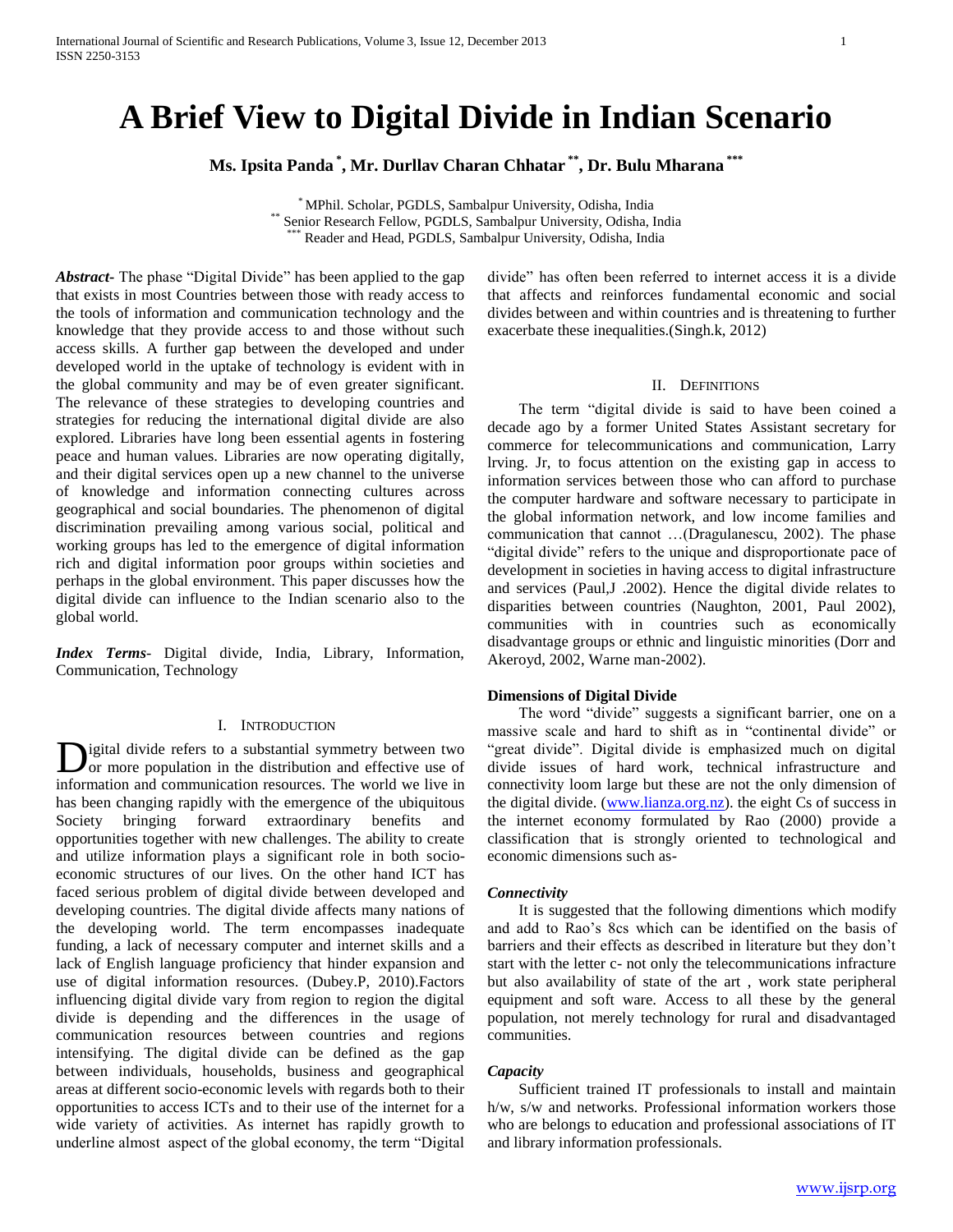## *Content*

 Content not only meansn from the developed but also from the country it and communities in vernacular language relivent to national and local issue are as far as concerned.

#### *Community*

 Client base depends on literacy rate and level of groups, including rural communities, women, children and elderly persons with disabilities.

#### *Finance*

 Capital for investment in infracture and implementation ongoing revenue for sustainability of systems. Legislation and regularly bodies impacting on telecommunication, the flow of content, e-commerce, availability of foreign currency, flow of funds between levels of govt budgetary constraints, producers, competitions, non-govt organization etc.

#### *Policy frame work*

 National information policies, IT, knowledge society, egovt, technology transfer, rural transfer, etc. Moral and ethical framework, Issues of information sovereignty versus information media and cultural hegemony of the powerful western industrialized nations, use of economic power to force principals of market capitalism on small economies. (Lor, P, 2009).

#### **Digital inclusion integrated in Social service**

 The imperative comprehensive digital inclusion strategies is not solely tried to economic issues but also government agency their own e-govt initiative to improve citizen services and optimized operational efficiency. As a result a growing number of services are being offered to the public online these include-

- $\triangleright$  Financial assistance
- $\triangleright$  Food assistance
- > Training opportunities.
- $\triangleright$  Recreational facilities and programme

## **Digital divide emerges as mainstream issues in Economic development**

 The implications of this divide are dramatic at an individual level. Manufactures now are task line workers with capturing entering and analyzing information about the process to remain competitive in a global economy. Retailers now make extensive use of information technology to help keep inventory levels low and customer satisfaction high. Construction workers are being tasked to use computers to track materials and improve site safety. According to Grey Goldman, CEO wareless Philadelphia- "Digital inclusion has traditionally been seen as a sort of charity initiative. But that is rapidly changing increasingly cities of all types including urban, suburban and rural are linking universal digital access to economic development imperatives. Without access to internet, it is increasingly difficult to become aware of new job opportunities, newspapers for ex-are losing classified advertising business to online publisher. At a national level, a growing number of experts predict that a lack of digital literacy will have a dampening impact on economic prospects. State and local level govts are engaged in a create an environment conductive to hosting a middle class workforce. Economic advantage and competitiveness will rest heavily on our ability to equip the  $21<sup>st</sup>$  century workforce with competitive digital literacy skills. [\(www.microsoft.com\)](http://www.microsoft.com/).

# III. INITIATIVES OF BRIDGING THE DIGITAL DIVIDE IN INDIA

#### *Kissan call centre*

 The depth of Agriculture and co-operation (DAC) ministry of agriculture govt of India launched Kisan call centres of Jan 21, 2004, across the country to deliver extension services. All the queries related to agriculture and allied sectors are being addressed through these call centres by making a single call the farmers reaches an agriculture graduate or expert who would be able to respond to his queries and problems instantly. These services would be available round the clock. The functioning of the levels I, 2, 3 are as mentioned in the forthcoming specific paras. I. This would be great efforts made by the ministry of agriculture govt in India to bridge the gap between the right information resource and the user by using the phone. [\(www.manage.govt.in\),\(agricoop.in\),](http://www.manage.govt.in),(agricoop.in)/) (kisancallcentre.org.in).

## *Life Line India*

 It is a charitable organization working to promote human rights and sustainable development across the globe to explore ideas for a telephone based information service to enable farmers to record a question and after retrieve a recorded reply. By engaged with cisco to co-sponsor the initiative. Life lines India was launched in nov.2006. This solution comprise a Cisco unified messaging platform incorporating integrated with a customer relationship management application and information dbs provided by BT. This coverage currently extends to 700 villages and the average of 350 calls to the service is being received each day. A database of frequently asked questions has been created. This is a vital service to deliver a prompt service to farmers, it is key to enabling service scalability and sustainability so that the overall caller satisfaction with the service is very high at 96% "Life line education" has being developed to extend to every villages by 2010. It is designed to provide the farming communities with access to expert advice on agriculture and animal husbandry problems. Life line India has provided the value of digital inclusion educating the rural users to use technology to access advice and learning to improve the further for their families and the local community.(wwwimpact india.org).[\(www.impact](http://www.impact/) India.org).(enwikipedia.org).

#### *Bhoomi Project*

 It is created in Karnataka states covers 66.6 millions of records of land ownership. This project has earned the good will of many people and also international funding agencies. Bhoomi centres are located all over the state. This project can also be used as a data bank of various projects of public and private sector organizations. T he project has own 2002 common wealth association of public administration and management award for creating self content governance and opening up new fofronties with the success of Bhoomi project other states of India that tamilnadu, Maharashtra and Madhya Pradesh have started evolving models based on Bhoomi in their respective states. [\(www.bhoomi.gov.in\)](http://www.bhoomi.gov.in/), (yellowpages.sulekha.com), [www.commonfloor.com\)](http://www.commonfloor.com/)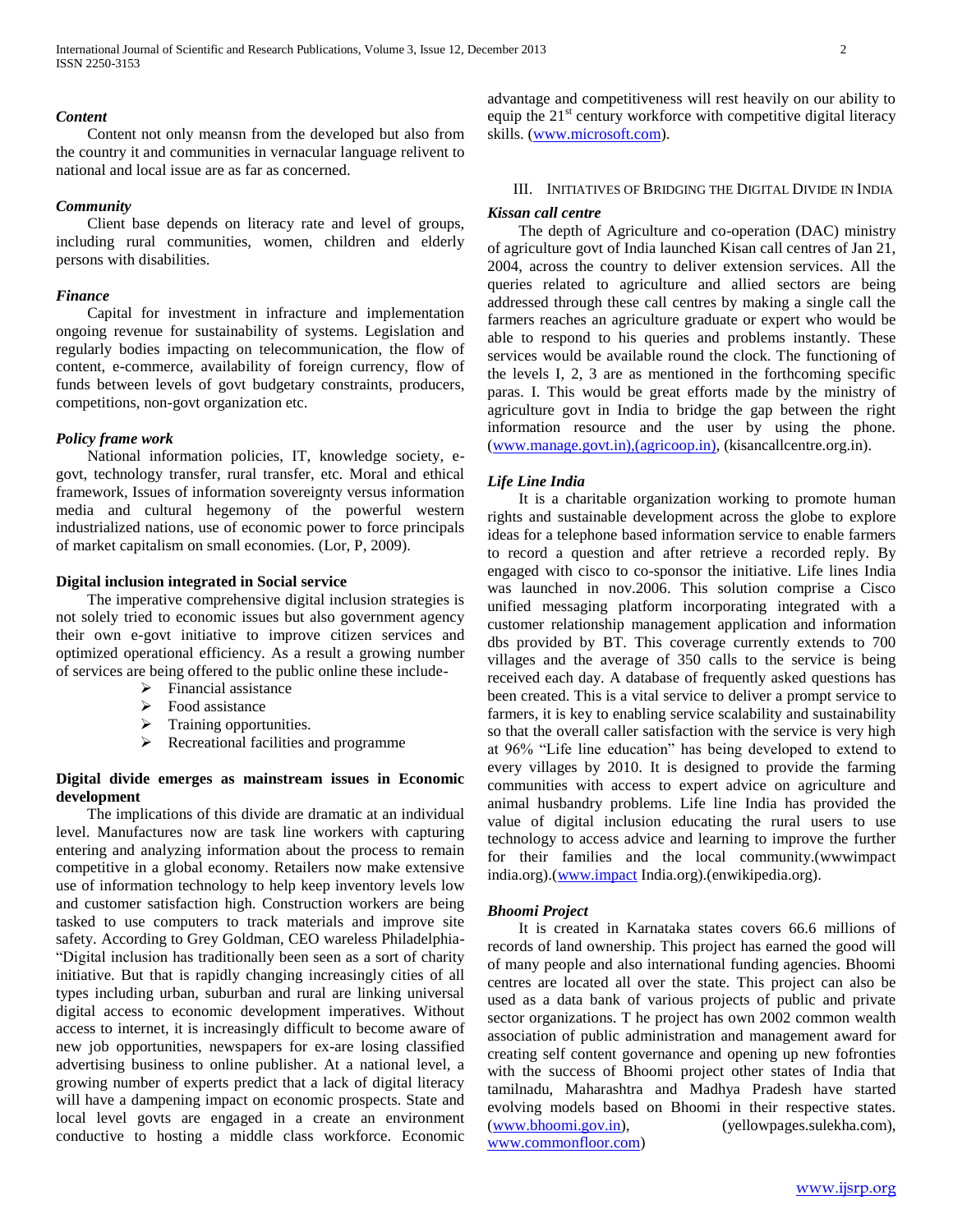## *Gyanadoot project*

 Gyandoot is an internet in Dhar district connecting rural cyber cafes catering to the everyday needs of the masses. This web site of Gyandoot is extension of Gyandoot internet, for giving global access. Gyndoot is the  $1<sup>st</sup>$  project in India for a rural information network in the Dhar district of Madhya Pradesh which has the highest percentage of tribes and dense forest. Every village has a computer centre or "Soochnalaya" at prominent market places or major roads. So people can asked their doubts and request information on crops or any other water resources. This is an information centers one such popular centre is in manpower "agriculture mandi"where the latest crop prices are made available to the farmers.(gyandoot nic.in), [\(www.unescap.org\)](http://www.unescap.org/), (web worldbank.org).Also internet connections have been provided to get global information by linking to the www. The govt of Madhya Pradesh is attempting to make (Gyandoot) project a great success by extending it to other districts also to provide to get global information by linking to the www. To train common people to be computer literate "janshksha" public instruction centre have also been identified and policy is being formulated to bring IT to the common peoples need and benefit. Efforts are also being made by the govt to involve public libraries in this project. The project like Gyndoot at Dhar (MP), wired village at warana Ms swaminathan foundation's project at Pondicherry, collect rate of

Thiruvarur (Tamilnadu) project reported in (sotkhik Biswas 2001) have demonstrated these projects executed by the committed agencies have facilated in bridging the digital divide. These kind of projects demonstrate that rural consumers can and will benefit from connectivity. We will find new educational and employment opportunities through this human mediated internet access projects.[\(www.mapit.gov.in\)](http://www.mapit.gov.in/).

## *TDIL Project*

 The depth of information technology initiate the TDIL with the aim of developing information processing tools and techniques to facilitate human machine interaction without resources and integrating them to develop modern user products and services. (bhashaindia.com), [\(www.irec.conf.org\)](http://www.irec.conf.org/), [\(www.iitg.ernet.in\)](http://www.iitg.ernet.in/), (tdil.dc.in), (tdil.mit.gov.in).

## *Friends' project*

 The fast, reliable instant efficient network for disbursement of services (FRIENDS) project has been launched by the state of Kerala in the southern part of the country with a view to-wards mitigating the hardship of citizens, playing taxes by eliminating middle man, delays and long queues. This project has expanded to serve 13 million people in 12 districts of Kerala. The philosophy of FRIENDS is to treat citizens as valued customers.

 Similarly in Tamil Nadu a private outfit "N" louge offering low cost tele-solutions has worked wonders in Madurai district by using the local loop technology and making available fibre optic lines running across the district by helping private entrepreneurs run services including that of e-governce. (eprintsrclis.org), [\(www.hindu.com\)](http://www.hindu.com/)

Lokamitra/ Smart project

 Himachal Pradesh has initiated the lokamitra project with grants from NABARD to provide the general public, epically those living in district rural areas, for easy access to govt information facilities of e-governance to their door steps. Lokamitra "soochnalaya kendras" (information centras) have been step up in 25 panchayat areas run by unemployed youth. These kendras provide current information relating to the district and government information.[\(www.ijidt.com\)](http://www.ijidt.com/).

#### *Toarahat project*

 It is a project conceived by the Delhi based development alternatives grap. The project provides a bunch of service like employment mandi market, e-mail, weather, matrimonial etc. The high pictured interface makes it easier for a long man to use.

#### IV. GLOBAL OVERVIEW OF THE DIGITAL DIVIDE

 The advent of information and communication technologies has indeed led to technological revolution across the globes and it continues to change the global social and economic milieus of countries making use of these technologies. Now developed countries have become knowledge societies because of this technological revolution and most developing countries are also putting strategies in place to bridge the digital divide by encouraging the use of ISTs. (stevention, 1988). (Osunkunle, 2008). It must be pointed out that digital divide exits in these developing and mostly espically under- developed countries as most people still do not have access to ICTS.

 According to lesame (2005:3) the term digital divide refers to the gap between the access of individuals, households, organizations, countries and regions at different socio-economic levels of ICTS and internet usage, globally, digital divide exacts and this is evident in the fact that developed nations like U.S.A and Switzerland have significant access to ICTS while develop nations in Africa like mail, Ethiopia and Congo do not enjoy considerable access. However, the rate of access to pcs in some African countries like Nigeria, congo is less than 1 out of every 100 people (bridging the digital divide in Africa, 2003, world Telecommunications ICTS indicates, 2004).

# **Digital Divide, National and Global distinctions**

 The digital divide had different characteristics both nationally and globally. Nationally the digital divide in different because each country has a unique history, language, and population characteristics. The total population of the world is nearly 7 billion but the estimate of internet users is only 1 billion or 15%, (according to worldwide CIA world fact book, 2007). The US alone accounts for 20% of the users worldwide. Globally the factors that affect the digital divide are similar to US, with some exceptions. However, in a global context, race could be a factor, because if we compare all the people in developed countries that have access to ICT to all the people in develop country who do not have race is co- related. (A.T.lucky, 2013).

#### **Digital Divide and Information Literacy**

 Various developing countries could not utilize the full potentialities of their people because of literacy. Libraries must gear up to play an important role in imparting information literacy to empower information user communities. Digital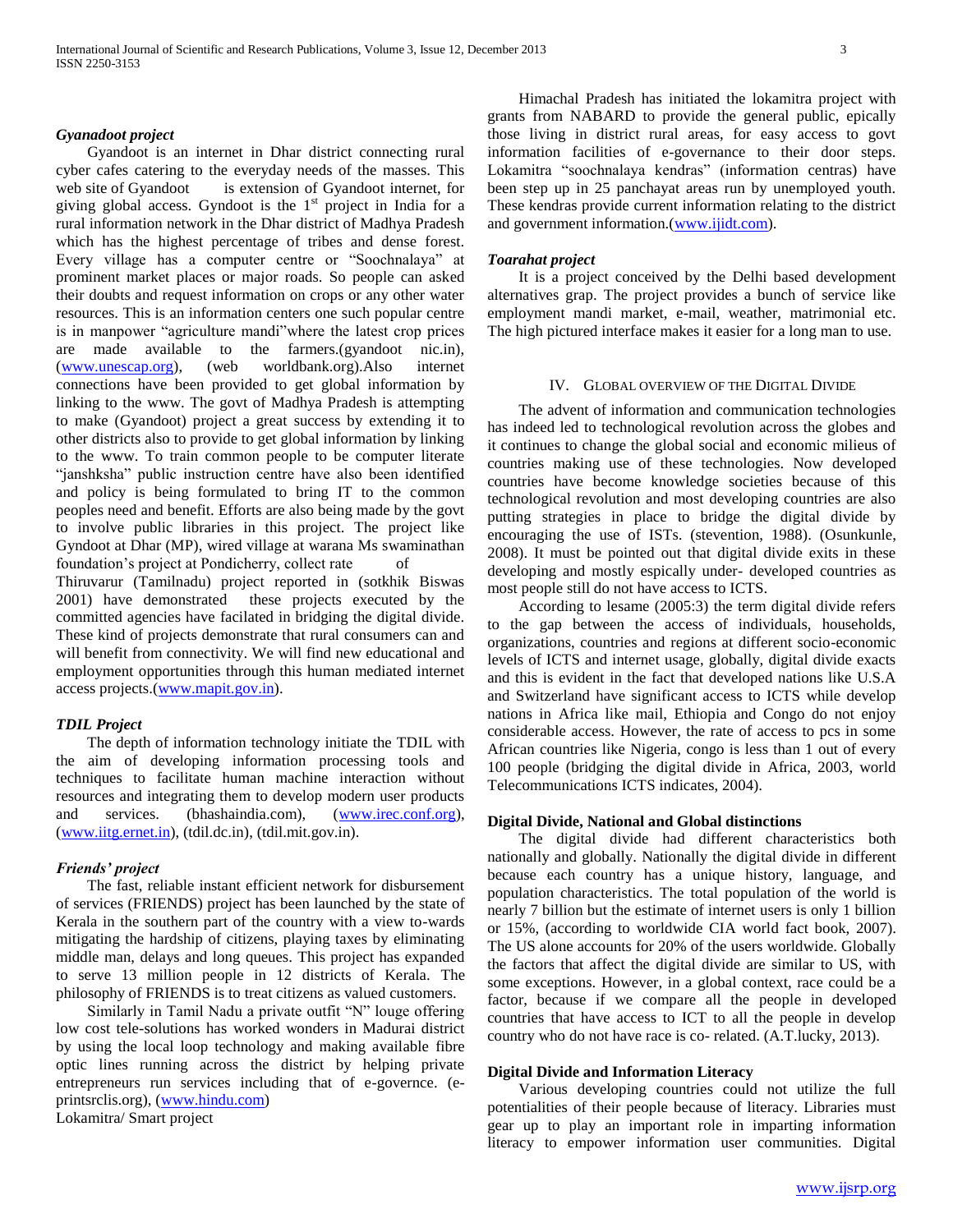divide s even witnessed among professionals who are working in the digital environment. Beside the rapid spread of the internet the gap is growing wider as the technological standards grew even faster networks, high level machines and many soft ware and more capable professionals are also required. It is therefore important to identify that a literacy programme is designed for whom and what impact it has on learners. Any information literacy programme should be interesting keep the learner thinking and engaging make them realize what they have been missing so far and should have rippling effect on the world of participants. In India some efforts have been made here to bridge the digital divide The wireless in local loop technology development by IIT Chennai has providing the internet connectivity to 250 community that offer these services to 700,000 people in rural India.(Gaur, 2003). The key to effectively building collection in the digital era is also training of library professional because if they learn how to make most effective use of technology, the latter will automatically get involved in their work culture. They will thus also help to bridge the digital divide by training the information users. (I.V.Malhan, 2009).

#### **Digital Divide in Library and Internet**

 As popular as library computer are with patrons and libraries an original goal of the investment in libraries was to help "bridge" to computers is not enough to bridge the digital divide, the skills and knowledge to use information technology effectively are equally important. One must have the interest to learn so library environment meet these requirements through their legacy as institutions of public education and most important through the librarians themselves. Informal one-one assistance from libraries has the additional benefit of teaching basic computer skills in the context of the patron own search for information. Research in information literacy and user behavior has shown that technical skills are best learned when they are thought in a problem solving context. An uncertain library patron wishing to engage online resources presents an ideal training opportunity this is exactly where librarians are making their impact on the digital divide.[\(www.pewinternet.org\)](http://www.pewinternet.org/), [\(www.ntia.doc.gov,](http://www.ntia.doc.gov/) 22 dec, 2003).

## **Role of Libraries and Information centers in bridging Digital Divide**

 Libraries have their computers wired for the internet and available for public use, also the valuable human resource they provide libraries to help visitors find their way bring technology in to our communities in friendly and useful ways for workers who will not access to the internet in their homes or on their jobs. Having internet access, people can reach to public officials to non-profot organizations to the public which they serve having provide quality of the public services provide to the community. Libraries have now many working families need to carry out all this vision of access leading to community action and improvement.

#### *Access*

 working Libraries can now open the way to the way to the web by providing people with the some access to Internet resources that others have , so libraries are connect for the

Internet so people have use their neighborhood library to go online, and gain access to their local union website or any other website that needs their needs.

#### *Training*

 Librarians and other library professional can help working people get more comfortable and skilled with using computers and surfing the World Wide Web.

#### *Education*

 Libraries are now provide adult education programme, as literacy classes and also GEN exams are an important resources that working people can use to get better jobs for themselves and their families. All these resources offer wonderful opportunities for union and libraries to form partnership for bridging the digital and information divide. Librarians can also help working people to get online to use the web through access for those without computers, training and encouragement to help them get over fears of using new technology.

 The workers could also go to the library community technology centre to set up a free web-email account and use the local web site to get information on action needed from their coworkers and community organization working together, libraries and working people can fulfill the promise of using new technology for effective communications.

#### *Academic Libraries*

 The national knowledge commission (2007) has made a recommendation that all academic institutions must set up an international repository of ETD. So the libraries should go for an effective resource sharing network although there are certain efforts taken at the regional level such as (ALIBNET, MALIBNET, ADINET, and PUNET) etc. Libraries should continuously orient their users with modern information in having access to information, communication and technologies which can ultimately results in bridging digital divide. Bridging the digital divide –the best academic library in India has a budget 25%of the lowest ranked of 100 surveys in 2001 of ALA membership. (Dasgupta,S.K).

## *Public Libraries*

 Most of the public libraries in India lack of proper infrastructure in terms of skilled manpower and technology. The govt should take up necessary steps for providing proper infrastructure and needs to strengthen the libraries in modernization.

## *Digital Libraries Project*

 This aims to digitize million of rare books in the country and make it available to the users freely i.e keeping it as an open source is a step to-wards bridging digital divide. In order to bridge the digital divide in a larger way the govt of India in collaboration with the centre for advanced computing based in pure, which aims to bring about one million of digital books to the doorsteps of promote literacy. (Singh, 2007). Honey bee network brings together those creative and innovative farmers, artisans, mechanics, fishermen and women who have solved a problem through their own genius without any outside help whether from state, market or even NGO such self triggered and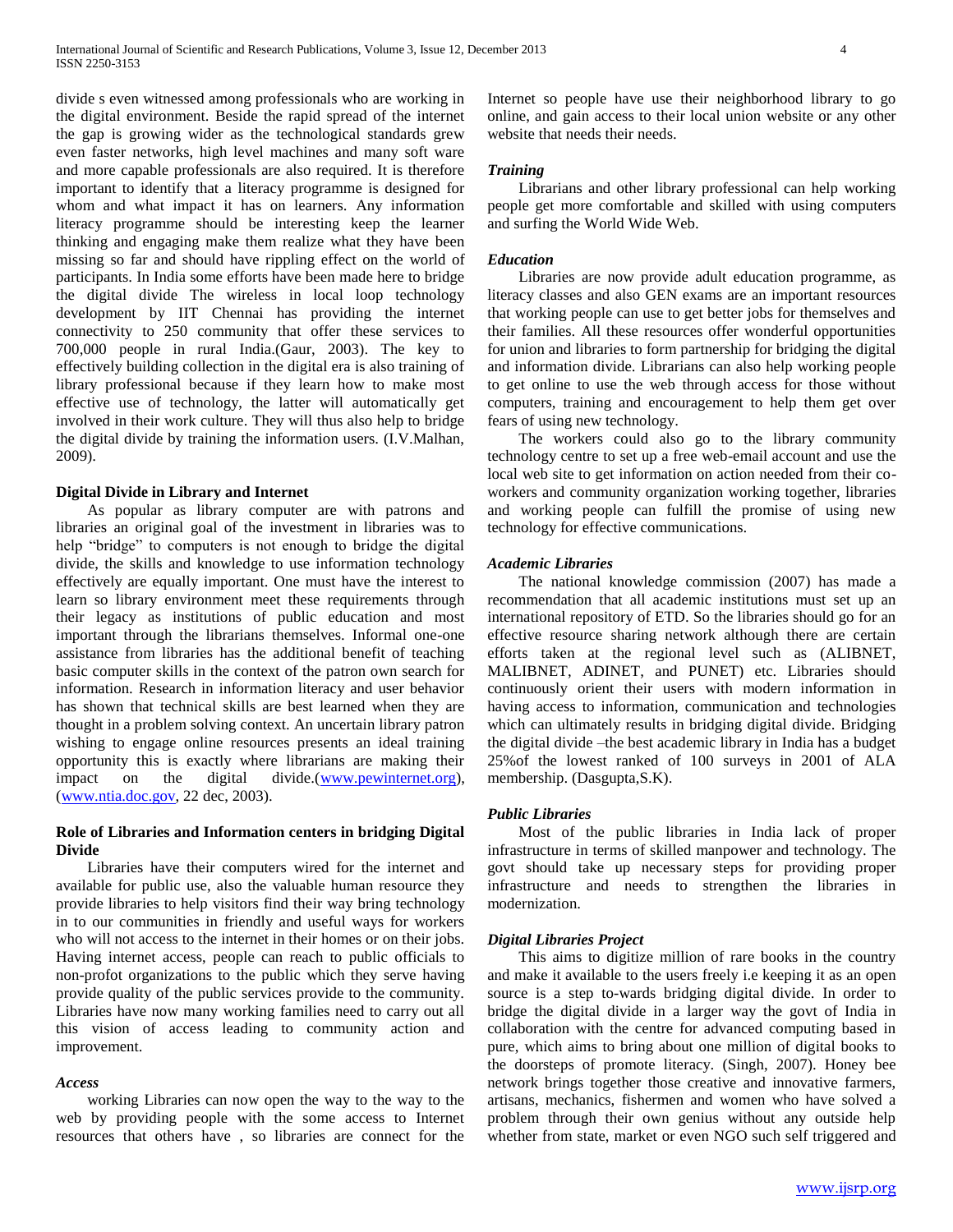developed innovative. The Muktabodha digital library project was begun in 1995 and the national mission for manuscript both are working to digitize the manuscript. Their goals are to make available on the World Wide Web important taxes from the archives. (muktalib5.org), [\(www.globethics.net\)](http://www.globethics.net/). Digital library of India is an ambitious project of IISC and ministry of communication and information technology govt of India.Vidya nidhi through its digital library and E-scholarship and the INFLIBNET through its sodhganga are collecting all the thesis submitted to the Indian university and are trying to provide free access to the literature which is again a sincere efforts towards bridging the digital divide.[\(www.icsti.su\)](http://www.icsti.su/), (deity.gov.in), [\(www.columbia.edu\)](http://www.columbia.edu/).

# **Digital Divide in Libraries and Library professionals**

 In this information age, it is recognize that information is the core of all developmental activities where libraries have the key role in all collecting, storing, and disseminating the universal information. But libraries are not getting adequate attention and care while chalking out action plans for digital divide. Many education institutions are now conducting in-house training programme for their library professionals. Efforts of educational network and special network have an appreciable role in this matter many rural libraries are now here in the scene. They are facing with technological manpower and financial crunch. Some of their basic constraints are

- $\triangleright$  Crisis in getting sufficient fund
- $\triangleright$  Crisis in development of manpower
- Crisis in conducting staff training programme-to improve working quality
- $\triangleright$  Crisis in getting qualitative house keeping soft ware

 None availability of resources in digital form leading to lack of proper information services. So government and local bodies should give proper attention to these areas. An action plan should be framed for development of rural libraries. Earlier public libraries were providing government information leaflets and other documents. But when the emphasis shifted from print to digital information libraries espically public libraries are facing many barriers to change their environment appropriately by digital information storage retrieval and dissemination. This has created a digital divide among libraries and library professionals working in different organizational setup as the public libraries are having the closest links with rural community.

#### *Rural Libraries and Community information Centre*

 Rural libraries are the grass root nets of public library system and nearest link with the rural community. But government and other agencies working for digital divide do not give proper important to rural libraries even though one rural library from every panchayat is selected for implementing information Kerala mission to act as community centre. It will not be effective if rural librarians are not trained in the management of digital information access and preservation, especially in exploring the possibilities of internet and give IT enabled services for rural community by giving proper training in digital rural library care takers they can be converted as good managers of CIC and help in the building contexts. The library in a particular locality may become a clearly house for content information on community organizations, services, etc. It may provide specialized services both inside and outside the library building such as job information for a community with high unemployment. The library may create local directories maintain files of service agencies. (Abraham.L.T, 2008)

## **Barrier of Digital Divide in Indian Scenario**

#### *Low Literacy Rate*

 As per 2001 population census of India the literacy rate of India has shown as improvement at 65.38%. It shows male literacy rate 75.66%and female literacy is 54.28%. Kerala with 90.86% is the top literacy rate in India. When literacy rate in urban and rural areas there is a difference in the literacy rate which in turn creates a hurdle for digital divide.

#### *Education System*

 One of the biggest challenges which face Indian education is the number of dropouts at the undergraduate level.(yajnik,2005). In order to overcome the digital divide it is necessary that the information technology aspect should be introduced to the students right from their school level and the need for the same is been identified by the Indian govt recently. The govt has introduced the IT in the syllabus right from  $1<sup>st</sup>$ standards so that the students will come to know various strategies of searching the Internet. (Bansode, S.Y, 2008).

#### *Language*

 The 1991 census had 10,400 raw returns and they were rationalized in to 1576 mother tongues. They are further rationalized in to 216 mother tongues and grouped under 114 languages (malikarjun,B 2004). For Indians who speak no English the barriers to the information age are inseparable. Thus in practice unless Indian know English which most Indian do not, no matter how be computer use and internet access are effectively.

## **Problems of Digital Divide**

 In this modern world marked by a growing need for information skills at all levels, including School University, workplace and ordinary life, similarly, there is an increase in outcries to bridge the digital divide. So the digital divide concerns much more information to increase the spectrum of skills we address, from an information retrieval skills, knowledge of seeking behavior and teaching on one hand, we therefore have an ICT environment and out cries for information skills concerns for description of the digital divide concerns the difference between those who have access to information (the have's) and those who do not have access to information (have nots). It is generally assumed that such diversity might impact on their ability to function in the changing environment and to proper. At university level it has been found that even if students are offered access to ICT and the opportunity to build computer and information literacy skills, that stills seems to be a divide when putting these skills to use.(Behera,j.k, p.139).

#### **Challenges of Digital divide**

 The challenge of libraries with respects of digital divide is to pro-active in bridging the digital divide paradigm and justify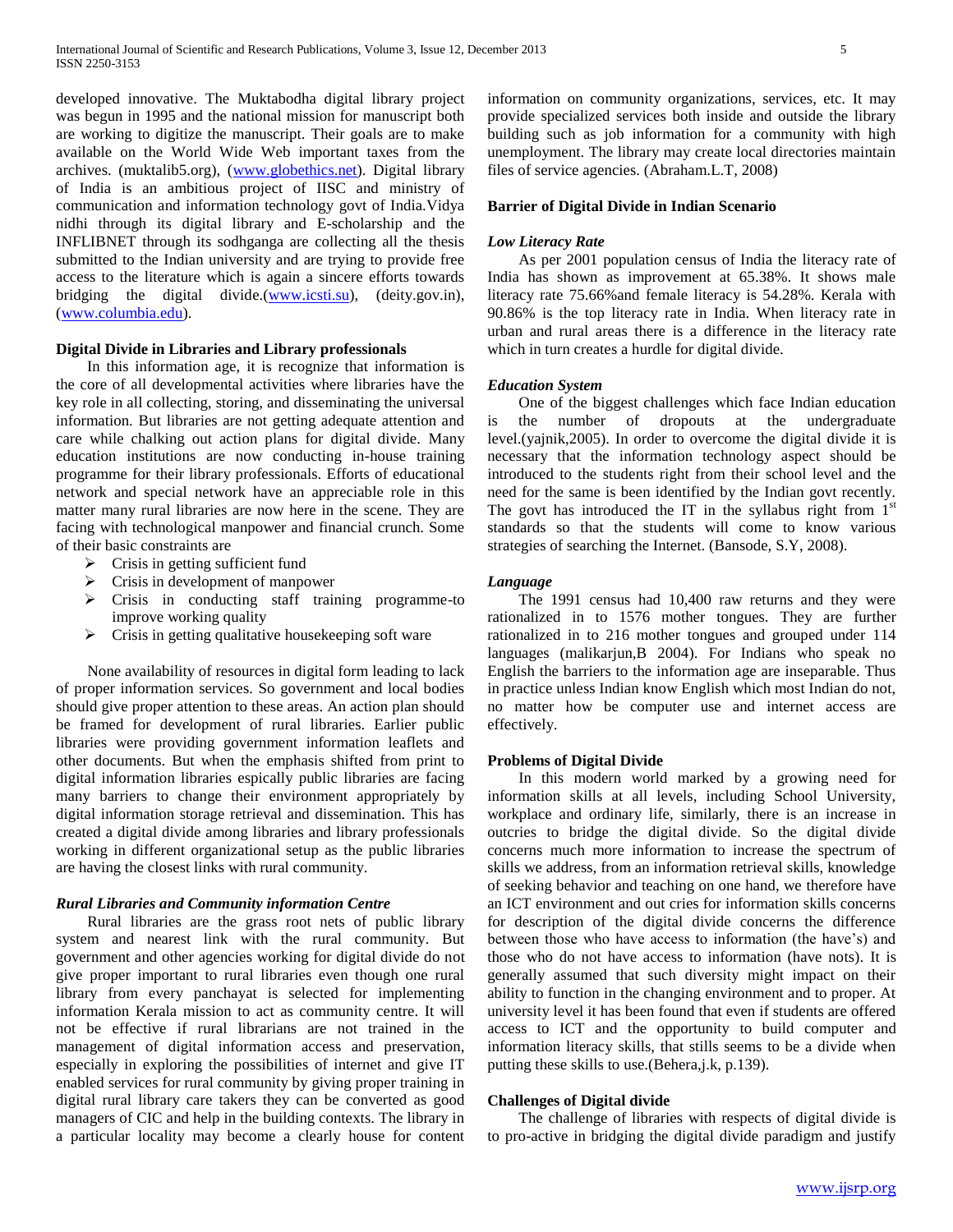the role of library and information society. But in reality the challenge of digital divide specifically interest the vision and the very existence of libraries- more over libraries have already been digital divide problem and issues .Secondly –when policy decisions are drafted relating to information library professionals should also be part of the committee to reflect the options of the library community. (How ever the present committee consists of technocrats do not properly see the value of libraries and therefore missing the mark).

 In these circumstances the library professionals should quickly position themselves to provide the needed inputs to the policy makers. At the least they should be positioned in such way that they can convince the policy makers. (Tharayil, A.J, 2003).

#### **Bridging the Digital Divide**

 There is nonetheless compelling reason why it is necessary to greating increase public access to ICT become an enormous engaging the development. It contributed 50%of total generation in U.S productiving in second having the 1990s (Bridges, 2001). In short afford doubt access to information in fracture and the effective use of the gained knowledge is key factors for economic sustainability and improved social conditions. (Www. Techknowlogia.org).

 The Digital divide is based on insufficient policy regimes, inefficiency in the provision of telecommunication network and service lack of locality created content and uneven ability to derive economic and social benefits from information intensive activities. To reduce the "digital divide" requires a systems approach broadly attacking all these issues. (wolft.L, 2002).

#### V. CONCLUSION

 In the 1990s government and organization the world became concerned about unequal access to new technologies, whether among individuals or nations, labeling this unequal access a digital divide helped draw attention to the issue. In that sense there is not one Digital divide but many, and diverse efforts on many fronts are needed to overcome them. (warschauer.M, 2010). The digital divides is persistent and still with us but public library are making difference. The strong positive response from both patrons and librarians combined with the clear important of technology literacy in to-days world, justifies continued investment and support in public access computer and library in fracture necessary to support then. If we are really enthusiastic to serve in the digital information revolution, there is no full stop to serve opportunities if we do not want to effectively serve, the service will not stop. We needed to develop models of collaboration among researchers, social scientists, librarian's technologists etc. So that local requirements are met in a technology innovation. Mean while library professional needed to come out from their shell to drive need to come out from their shell to divide the rural library development with a high spirit and enthusiasm. Since India's heart lies in its villages, rural library can plays a much needed role not only in bridging digital divide but also in building a well informed and literate society.

#### **REFERENCES**

- [1] Abraham, L.T, Tackling Digital Divide in Kerala and the possible role of libraries, Library Herald, 2008, Vol.46-No-2, p.128.
- [2] Bansode, S.Y, Bridging Digital Divide in India: Some initiative, 2008, p.60.
- [3] Behera, J.K, Problems and challenges of collection development of Indian Libraries in Digital Era An Assessment, Researchers World –Journal of Arts Science and Commerce, ISSN-2229-4686, 2011, p.139.
- [4] Biswas, S, Digital empowerment seeds of E-volution, Retrieved 9 April, 2001, from www.outlookIndia.com.
- [5] Dasgupta, S.k,.The idea of a digital library: Issues of Today, Vol.2555, 2002, p.518.
- [6] Dorr, J. and Akeroyd, R., New maxico tribal libraries: bridging the digital divide computers in libraries 21(8), 2002 http://www.infotoday.com).
- [7] Dragulanescu, N.G., Social impact of the "Digital Divide" in a centraleastern 2002,34(2):139-151.
- [8] Dubey, P., A studies to examine the Digital Divide factors: Jammu and Kashmir perspective, BVICAM's International journal of information technology, 2010, New Delhi.
- [9] Gore, R.K, "Rethinking the Indian Digital Divide;; Present state of Digitization in Indian Management Libraries:" IN Murthy T.A.V.ed mapping Technology on Libraries and people, Ahmadabad, INFLIBNET, 2003, p.108.
- [10] Keinston, K., The four Digital divide Retrieved 10 Jan 2011, from http://www.nla.gov.au. 2004.
- [11] Lesame, N(ed.), Newmedia Technology and policy in developed countries, 2005,p.255.
- [12] Lor, p.j.. National libraries and the digital divide Introduction to the panel discussion, 2002, p.3. www.lianza.org.nz).
- [13] Lucky, A.T, The effect of Digital Divide on information Accessibility among undergraduate students of AhmaduBello University Zaria, Research Journal of Information Technology 5(1):01-10, 2013, ISSN: 2041-3106, pub-March- 01-2013.
- [14] Malhan, I.V , Trends of building and accessing digital collections and problems of digital divide in the emerging digital era, Srilankan Journal of Librarianship and information management, Vol. 2, No-1,2009, p.5-10.
- [15] Mallikarjun, B., Indian Multilingualism language policy and the digital divide, 2004,Retrieved 15 Jan 2011, from http://www.languageindia.com/april 2004,
- [16] muktalib5.org),(www.globethics.net
- [17] Naughton, J., Eastern space: The internet and global civil society, chapter6, 2001,(http://www.ise.ac.uk, accessed 1 may 2003.
- [18] Neena, S., Bridging the digital Divide in India: Some challenges and opportunities, world libraries, 2007, Retrieved 15 dec 2010, from http://www. Worlib.org/vol.no,1/pring/singh-print-html.
- [19] Osunkule,O,"Bridging the digital divide and the impact of new media technologies on development in south Africa",2008,p.377(www.intechopen.com).
- [20] Paul., Narrowing the digital Divide: Initiatives undertaken by the Association of south-east Asian Nations (ASEAN) prog electronic library and information systems 36(1):13-22.,2002, (http://www.emraldin sight.com).
- [21] Singh, K., Digital Divide factors in Indian management libraries, International journal of Advanced Research in IT and Engineering , ISSN:2278-6244, vol.1, No-3, sept, IJARIE-35.,2012,(www.graph.co.uk)
- [22] Stevenson, R.L., Communication development and the Third World: The global politics of information. New York: Longman, 1988.p.35.
- [23] Tharayil, A.J., To-wards bridging the digital divide in India: Challenges and opportunities from a national perspective, 2003, p.6.
- [24] Warschauer, M. , Digital Divide, p.1551-15556, Enclopedia of Library and information science-3rded.,2010, DOI:10-1081/E-LIS3- 120043692c@2010by Taylor and Francis.
- [25] Wolf, L, what is digital divide? July-sept, 2002, p.8, (www.techknowlogia.org).
- [26] Wynne, M.E, Digital Inclusion imperatatives offer municipalities (A white paper), 2007, p.4-5. (www.microsoft.com).